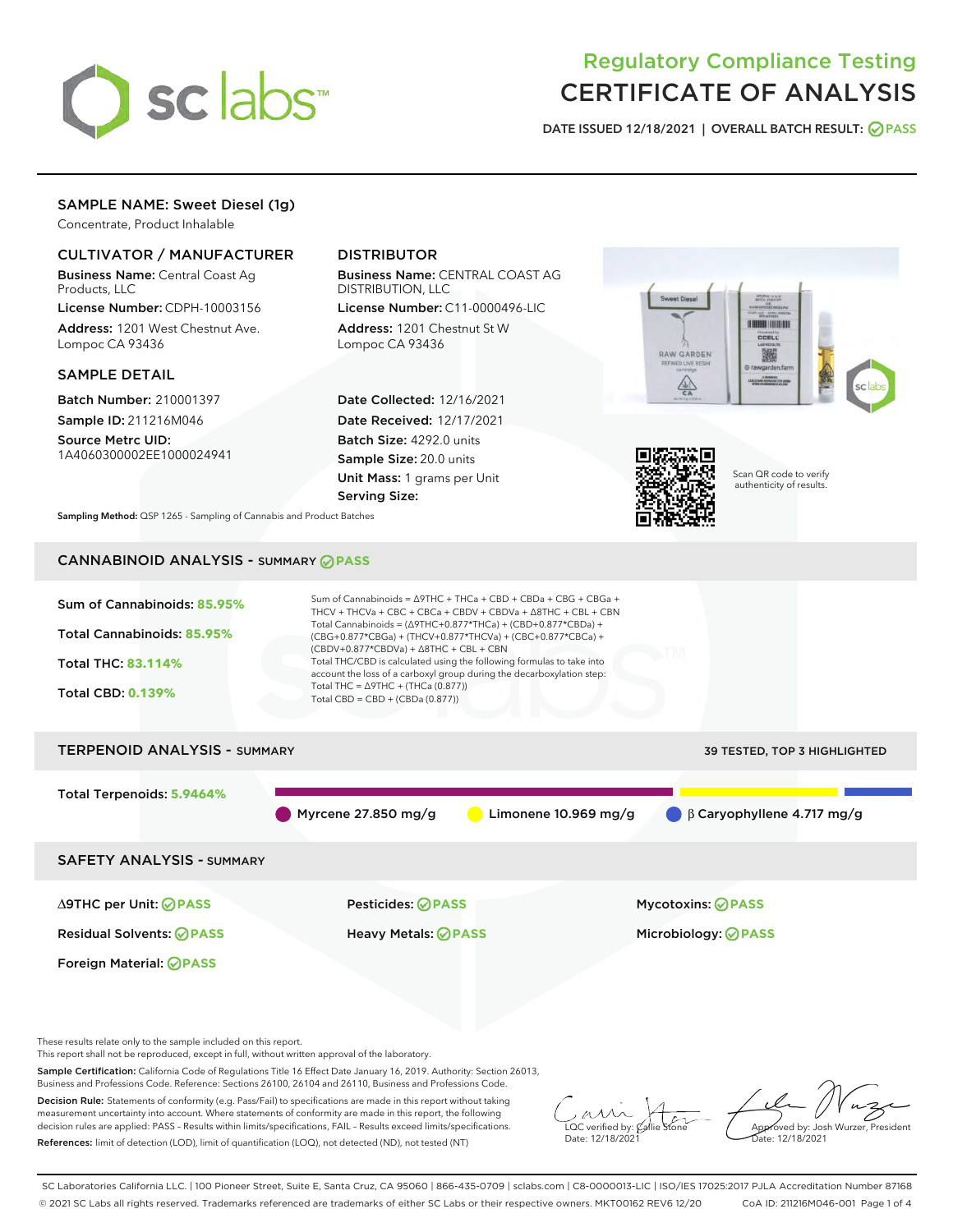



SWEET DIESEL (1G) | DATE ISSUED 12/18/2021 | OVERALL BATCH RESULT: @ PASS

## CANNABINOID TEST RESULTS - 12/18/2021 2 PASS

Tested by high-performance liquid chromatography with diode-array detection (HPLC-DAD). **Method:** QSP 1157 - Analysis of Cannabinoids by HPLC-DAD

#### TOTAL CANNABINOIDS: **85.95%**

Total Cannabinoids (Total THC) + (Total CBD) + (Total CBG) + (Total THCV) + (Total CBC) + (Total CBDV) + ∆8THC + CBL + CBN

TOTAL THC: **83.114%** Total THC (∆9THC+0.877\*THCa)

TOTAL CBD: **0.139%** Total CBD (CBD+0.877\*CBDa)

TOTAL CBG: 1.668% Total CBG (CBG+0.877\*CBGa)

TOTAL THCV: 0.38% Total THCV (THCV+0.877\*THCVa)

TOTAL CBC: ND Total CBC (CBC+0.877\*CBCa)

TOTAL CBDV: ND Total CBDV (CBDV+0.877\*CBDVa)

| <b>COMPOUND</b>            | LOD/LOQ<br>(mg/g) | <b>MEASUREMENT</b><br><b>UNCERTAINTY</b><br>(mg/g) | <b>RESULT</b><br>(mg/g) | <b>RESULT</b><br>(%) |
|----------------------------|-------------------|----------------------------------------------------|-------------------------|----------------------|
| <b>A9THC</b>               | 0.06 / 0.26       | ±28.591                                            | 831.14                  | 83.114               |
| <b>CBG</b>                 | 0.06/0.19         | ±0.657                                             | 16.68                   | 1.668                |
| <b>CBN</b>                 | 0.1 / 0.3         | ±0.28                                              | 4.3                     | 0.43                 |
| <b>THCV</b>                | 0.1/0.2           | ±0.19                                              | 3.8                     | 0.38                 |
| $\triangle$ 8THC           | 0.1/0.4           | ±0.18                                              | 2.2                     | 0.22                 |
| <b>CBD</b>                 | 0.07/0.29         | ±0.064                                             | 1.39                    | 0.139                |
| <b>THCa</b>                | 0.05/0.14         | N/A                                                | <b>ND</b>               | <b>ND</b>            |
| <b>THCVa</b>               | 0.07/0.20         | N/A                                                | <b>ND</b>               | <b>ND</b>            |
| <b>CBDa</b>                | 0.02/0.19         | N/A                                                | <b>ND</b>               | <b>ND</b>            |
| <b>CBDV</b>                | 0.04 / 0.15       | N/A                                                | <b>ND</b>               | <b>ND</b>            |
| <b>CBDVa</b>               | 0.03/0.53         | N/A                                                | <b>ND</b>               | <b>ND</b>            |
| <b>CBGa</b>                | 0.1/0.2           | N/A                                                | <b>ND</b>               | <b>ND</b>            |
| <b>CBL</b>                 | 0.06 / 0.24       | N/A                                                | <b>ND</b>               | <b>ND</b>            |
| <b>CBC</b>                 | 0.2 / 0.5         | N/A                                                | <b>ND</b>               | <b>ND</b>            |
| <b>CBCa</b>                | 0.07 / 0.28       | N/A                                                | <b>ND</b>               | <b>ND</b>            |
| <b>SUM OF CANNABINOIDS</b> |                   |                                                    | 859.5 mg/g              | 85.95%               |

#### **UNIT MASS: 1 grams per Unit**

| ∆9THC per Unit                         | 1120 per-package limit | 831.14 mg/unit | <b>PASS</b> |
|----------------------------------------|------------------------|----------------|-------------|
| <b>Total THC per Unit</b>              |                        | 831.14 mg/unit |             |
| <b>CBD</b> per Unit                    |                        | $1.39$ mg/unit |             |
| <b>Total CBD per Unit</b>              |                        | $1.39$ mg/unit |             |
| <b>Sum of Cannabinoids</b><br>per Unit |                        | 859.5 mg/unit  |             |
| <b>Total Cannabinoids</b><br>per Unit  |                        | 859.5 mg/unit  |             |

# TERPENOID TEST RESULTS - 12/18/2021

Terpene analysis utilizing gas chromatography-flame ionization detection (GC-FID). **Method:** QSP 1192 - Analysis of Terpenoids by GC-FID

| <b>COMPOUND</b>           | LOD/LOQ<br>(mg/g) | <b>MEASUREMENT</b><br><b>UNCERTAINTY</b><br>(mg/g) | <b>RESULT</b><br>(mg/g)                         | <b>RESULT</b><br>(%) |
|---------------------------|-------------------|----------------------------------------------------|-------------------------------------------------|----------------------|
| <b>Myrcene</b>            | 0.008 / 0.025     | ±0.3593                                            | 27.850                                          | 2.7850               |
| Limonene                  | 0.005 / 0.016     | ±0.1569                                            | 10.969                                          | 1.0969               |
| $\beta$ Caryophyllene     | 0.004 / 0.012     | ±0.1679                                            | 4.717                                           | 0.4717               |
| $\alpha$ Pinene           | 0.005 / 0.017     | ±0.0372                                            | 4.324                                           | 0.4324               |
| $\beta$ Pinene            | 0.004 / 0.014     | ±0.0375                                            | 3.265                                           | 0.3265               |
| Linalool                  | 0.009/0.032       | ±0.0849                                            | 2.233                                           | 0.2233               |
| $\alpha$ Humulene         | 0.009/0.029       | ±0.0390                                            | 1.214                                           | 0.1214               |
| <b>Terpineol</b>          | 0.016 / 0.055     | ±0.0492                                            | 0.802                                           | 0.0802               |
| Fenchol                   | 0.010 / 0.034     | ±0.0300                                            | 0.775                                           | 0.0775               |
| Terpinolene               | 0.008 / 0.026     | ±0.0140                                            | 0.684                                           | 0.0684               |
| trans- $\beta$ -Farnesene | 0.008 / 0.025     | ±0.0224                                            | 0.630                                           | 0.0630               |
| Ocimene                   | 0.011 / 0.038     | ±0.0193                                            | 0.600                                           | 0.0600               |
| Camphene                  | 0.005 / 0.015     | ±0.0029                                            | 0.256                                           | 0.0256               |
| Valencene                 | 0.009 / 0.030     | ±0.0176                                            | 0.255                                           | 0.0255               |
| Guaiol                    | 0.009 / 0.030     | ±0.0097                                            | 0.205                                           | 0.0205               |
| Borneol                   | 0.005 / 0.016     | ±0.0069                                            | 0.165                                           | 0.0165               |
| Nerolidol                 | 0.009 / 0.028     | ±0.0091                                            | 0.145                                           | 0.0145               |
| Fenchone                  | 0.009 / 0.028     | ±0.0019                                            | 0.065                                           | 0.0065               |
| Citronellol               | 0.003 / 0.010     | ±0.0030                                            | 0.062                                           | 0.0062               |
| $\gamma$ Terpinene        | 0.006 / 0.018     | ±0.0010                                            | 0.058                                           | 0.0058               |
| $\alpha$ Cedrene          | 0.005 / 0.016     | ±0.0017                                            | 0.058                                           | 0.0058               |
| Caryophyllene<br>Oxide    | 0.010 / 0.033     | ±0.0022                                            | 0.047                                           | 0.0047               |
| $\alpha$ Terpinene        | 0.005 / 0.017     | ±0.0006                                            | 0.039                                           | 0.0039               |
| $\alpha$ Bisabolol        | 0.008 / 0.026     | ±0.0020                                            | 0.037                                           | 0.0037               |
| Geraniol                  | 0.002 / 0.007     | ±0.0004                                            | 0.009                                           | 0.0009               |
| Sabinene                  | 0.004 / 0.014     | N/A                                                | <loq< th=""><th><loq< th=""></loq<></th></loq<> | <loq< th=""></loq<>  |
| $\alpha$ Phellandrene     | 0.006 / 0.020     | N/A                                                | <loq< th=""><th><loq< th=""></loq<></th></loq<> | <loq< th=""></loq<>  |
| 3 Carene                  | 0.005 / 0.018     | N/A                                                | <loq< th=""><th><loq< th=""></loq<></th></loq<> | <loq< th=""></loq<>  |
| p-Cymene                  | 0.005 / 0.016     | N/A                                                | <loq< th=""><th><loq< th=""></loq<></th></loq<> | <loq< th=""></loq<>  |
| Eucalyptol                | 0.006 / 0.018     | N/A                                                | <loq< th=""><th><loq< th=""></loq<></th></loq<> | <loq< th=""></loq<>  |
| Sabinene Hydrate          | 0.006 / 0.022     | N/A                                                | <loq< th=""><th><loq< th=""></loq<></th></loq<> | <loq< th=""></loq<>  |
| (-)-Isopulegol            | 0.005 / 0.016     | N/A                                                | ND                                              | ND                   |
| Camphor                   | 0.006 / 0.019     | N/A                                                | ND                                              | ND                   |
| Isoborneol                | 0.004 / 0.012     | N/A                                                | <b>ND</b>                                       | <b>ND</b>            |
| Menthol                   | 0.008 / 0.025     | N/A                                                | ND                                              | ND                   |
| Nerol                     | 0.003 / 0.011     | N/A                                                | ND                                              | ND                   |
| R-(+)-Pulegone            | 0.003 / 0.011     | N/A                                                | <b>ND</b>                                       | ND                   |
| <b>Geranyl Acetate</b>    | 0.004 / 0.014     | N/A                                                | ND                                              | ND                   |
| Cedrol                    | 0.008 / 0.027     | N/A                                                | <b>ND</b>                                       | ND                   |
| <b>TOTAL TERPENOIDS</b>   |                   |                                                    | 59.464 mg/g                                     | 5.9464%              |

SC Laboratories California LLC. | 100 Pioneer Street, Suite E, Santa Cruz, CA 95060 | 866-435-0709 | sclabs.com | C8-0000013-LIC | ISO/IES 17025:2017 PJLA Accreditation Number 87168 © 2021 SC Labs all rights reserved. Trademarks referenced are trademarks of either SC Labs or their respective owners. MKT00162 REV6 12/20 CoA ID: 211216M046-001 Page 2 of 4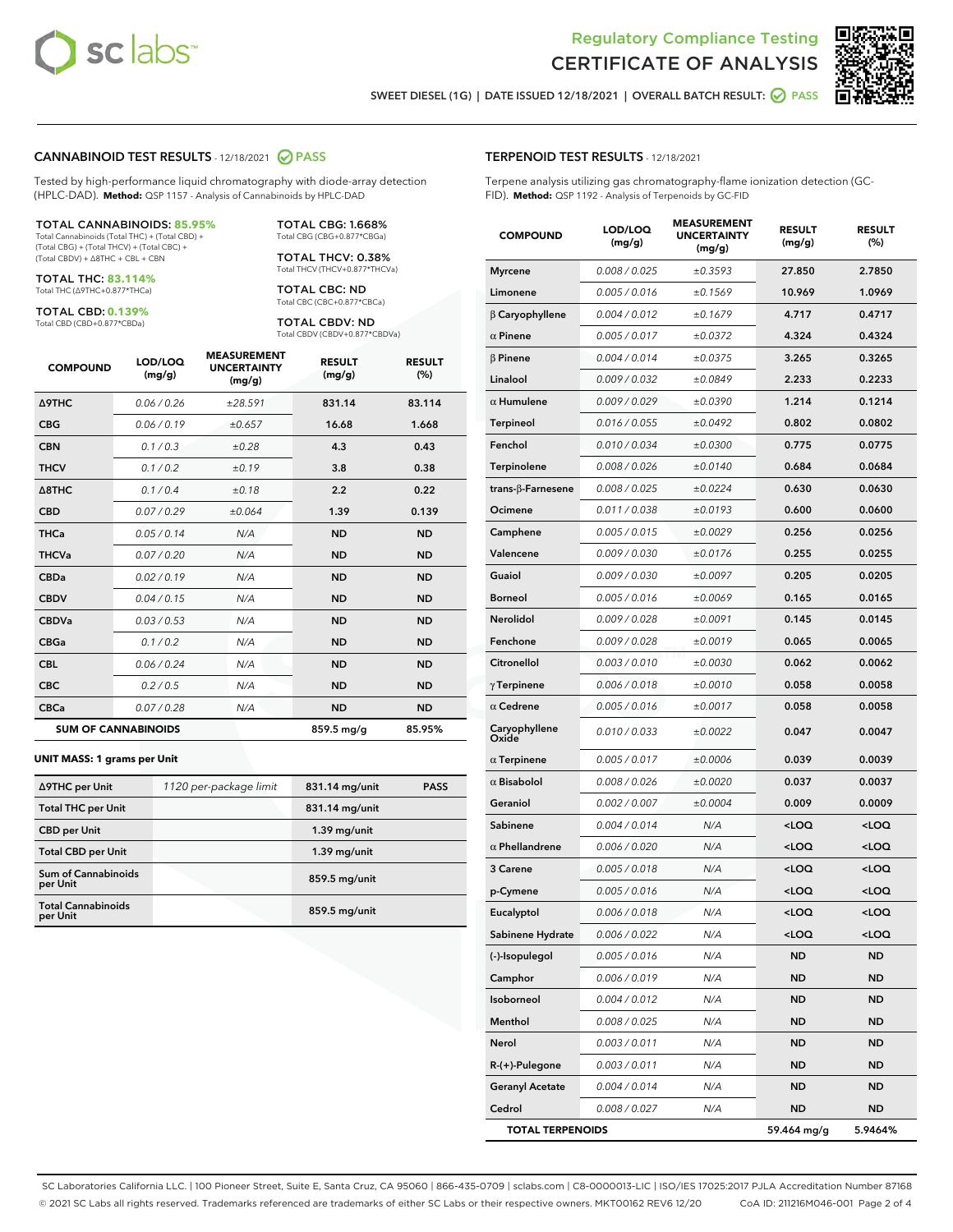



SWEET DIESEL (1G) | DATE ISSUED 12/18/2021 | OVERALL BATCH RESULT:  $\bigcirc$  PASS

# CATEGORY 1 PESTICIDE TEST RESULTS - 12/18/2021 2 PASS

Pesticide and plant growth regulator analysis utilizing high-performance liquid chromatography-mass spectrometry (HPLC-MS) or gas chromatography-mass spectrometry (GC-MS). \*GC-MS utilized where indicated. **Method:** QSP 1212 - Analysis of Pesticides and Mycotoxins by LC-MS or QSP 1213 - Analysis of Pesticides by GC-MS

| <b>COMPOUND</b>             | LOD/LOQ<br>$(\mu g/g)$ | <b>ACTION</b><br><b>LIMIT</b><br>$(\mu g/g)$ | <b>MEASUREMENT</b><br><b>UNCERTAINTY</b><br>$(\mu g/g)$ | <b>RESULT</b><br>$(\mu g/g)$ | <b>RESULT</b> |
|-----------------------------|------------------------|----------------------------------------------|---------------------------------------------------------|------------------------------|---------------|
| Aldicarb                    | 0.03 / 0.08            | $\geq$ LOD                                   | N/A                                                     | <b>ND</b>                    | <b>PASS</b>   |
| Carbofuran                  | 0.02 / 0.05            | $>$ LOD                                      | N/A                                                     | <b>ND</b>                    | <b>PASS</b>   |
| Chlordane*                  | 0.03 / 0.08            | $\ge$ LOD                                    | N/A                                                     | <b>ND</b>                    | <b>PASS</b>   |
| Chlorfenapyr*               | 0.03/0.10              | $>$ LOD                                      | N/A                                                     | <b>ND</b>                    | <b>PASS</b>   |
| Chlorpyrifos                | 0.02 / 0.06            | ≥ LOD                                        | N/A                                                     | <b>ND</b>                    | <b>PASS</b>   |
| Coumaphos                   | 0.02 / 0.07            | $\ge$ LOD                                    | N/A                                                     | <b>ND</b>                    | <b>PASS</b>   |
| Daminozide                  | 0.02 / 0.07            | $\geq$ LOD                                   | N/A                                                     | <b>ND</b>                    | <b>PASS</b>   |
| <b>DDVP</b><br>(Dichlorvos) | 0.03/0.09              | $\geq$ LOD                                   | N/A                                                     | <b>ND</b>                    | <b>PASS</b>   |
| Dimethoate                  | 0.03 / 0.08            | $>$ LOD                                      | N/A                                                     | <b>ND</b>                    | <b>PASS</b>   |
| Ethoprop(hos)               | 0.03/0.10              | $\ge$ LOD                                    | N/A                                                     | <b>ND</b>                    | <b>PASS</b>   |
| Etofenprox                  | 0.02 / 0.06            | $>$ LOD                                      | N/A                                                     | <b>ND</b>                    | <b>PASS</b>   |
| Fenoxycarb                  | 0.03 / 0.08            | $\geq$ LOD                                   | N/A                                                     | <b>ND</b>                    | <b>PASS</b>   |
| Fipronil                    | 0.03/0.08              | $>$ LOD                                      | N/A                                                     | <b>ND</b>                    | <b>PASS</b>   |
| Imazalil                    | 0.02 / 0.06            | $\geq$ LOD                                   | N/A                                                     | <b>ND</b>                    | <b>PASS</b>   |
| <b>Methiocarb</b>           | 0.02 / 0.07            | $\ge$ LOD                                    | N/A                                                     | <b>ND</b>                    | <b>PASS</b>   |
| Methyl<br>parathion         | 0.03/0.10              | $\geq$ LOD                                   | N/A                                                     | <b>ND</b>                    | <b>PASS</b>   |
| <b>Mevinphos</b>            | 0.03/0.09              | $>$ LOD                                      | N/A                                                     | <b>ND</b>                    | <b>PASS</b>   |
| Paclobutrazol               | 0.02 / 0.05            | $\geq$ LOD                                   | N/A                                                     | <b>ND</b>                    | <b>PASS</b>   |
| Propoxur                    | 0.03/0.09              | $\ge$ LOD                                    | N/A                                                     | <b>ND</b>                    | <b>PASS</b>   |
| Spiroxamine                 | 0.03 / 0.08            | $\ge$ LOD                                    | N/A                                                     | <b>ND</b>                    | <b>PASS</b>   |
| Thiacloprid                 | 0.03/0.10              | $\geq$ LOD                                   | N/A                                                     | <b>ND</b>                    | <b>PASS</b>   |

# CATEGORY 2 PESTICIDE TEST RESULTS - 12/18/2021 @ PASS

| <b>COMPOUND</b>          | LOD/LOQ<br>$(\mu g/g)$ | <b>ACTION</b><br><b>LIMIT</b><br>$(\mu g/g)$ | <b>MEASUREMENT</b><br><b>UNCERTAINTY</b><br>$(\mu g/g)$ | <b>RESULT</b><br>$(\mu g/g)$ | <b>RESULT</b> |
|--------------------------|------------------------|----------------------------------------------|---------------------------------------------------------|------------------------------|---------------|
| Abamectin                | 0.03/0.10              | 0.1                                          | N/A                                                     | <b>ND</b>                    | <b>PASS</b>   |
| Acephate                 | 0.02/0.07              | 0.1                                          | N/A                                                     | <b>ND</b>                    | <b>PASS</b>   |
| Acequinocyl              | 0.02/0.07              | 0.1                                          | N/A                                                     | <b>ND</b>                    | <b>PASS</b>   |
| Acetamiprid              | 0.02/0.05              | 0.1                                          | N/A                                                     | <b>ND</b>                    | <b>PASS</b>   |
| Azoxystrobin             | 0.02/0.07              | 0.1                                          | N/A                                                     | <b>ND</b>                    | <b>PASS</b>   |
| <b>Bifenazate</b>        | 0.01/0.04              | 0.1                                          | N/A                                                     | <b>ND</b>                    | <b>PASS</b>   |
| <b>Bifenthrin</b>        | 0.02 / 0.05            | 3                                            | N/A                                                     | <b>ND</b>                    | <b>PASS</b>   |
| <b>Boscalid</b>          | 0.03/0.09              | 0.1                                          | N/A                                                     | <b>ND</b>                    | <b>PASS</b>   |
| Captan                   | 0.19/0.57              | 0.7                                          | N/A                                                     | <b>ND</b>                    | <b>PASS</b>   |
| Carbaryl                 | 0.02/0.06              | 0.5                                          | N/A                                                     | <b>ND</b>                    | <b>PASS</b>   |
| Chlorantranilip-<br>role | 0.04/0.12              | 10                                           | N/A                                                     | <b>ND</b>                    | <b>PASS</b>   |
| Clofentezine             | 0.03/0.09              | 0.1                                          | N/A                                                     | <b>ND</b>                    | <b>PASS</b>   |

# CATEGORY 2 PESTICIDE TEST RESULTS - 12/18/2021 continued

| <b>COMPOUND</b>               | LOD/LOQ<br>$(\mu g/g)$ | <b>ACTION</b><br>LIMIT<br>$(\mu g/g)$ | <b>MEASUREMENT</b><br><b>UNCERTAINTY</b><br>(µg/g) | <b>RESULT</b><br>(µg/g) | <b>RESULT</b> |
|-------------------------------|------------------------|---------------------------------------|----------------------------------------------------|-------------------------|---------------|
| Cyfluthrin                    | 0.12 / 0.38            | 2                                     | N/A                                                | ND                      | <b>PASS</b>   |
| Cypermethrin                  | 0.11 / 0.32            | $\mathbf{1}$                          | N/A                                                | <b>ND</b>               | <b>PASS</b>   |
| <b>Diazinon</b>               | 0.02 / 0.05            | 0.1                                   | N/A                                                | ND                      | <b>PASS</b>   |
| Dimethomorph                  | 0.03 / 0.09            | 2                                     | N/A                                                | ND                      | <b>PASS</b>   |
| Etoxazole                     | 0.02 / 0.06            | 0.1                                   | N/A                                                | ND                      | <b>PASS</b>   |
| Fenhexamid                    | 0.03 / 0.09            | 0.1                                   | N/A                                                | ND                      | <b>PASS</b>   |
| Fenpyroximate                 | 0.02 / 0.06            | 0.1                                   | N/A                                                | ND                      | <b>PASS</b>   |
| Flonicamid                    | 0.03 / 0.10            | 0.1                                   | N/A                                                | <b>ND</b>               | <b>PASS</b>   |
| Fludioxonil                   | 0.03 / 0.10            | 0.1                                   | N/A                                                | ND                      | <b>PASS</b>   |
| Hexythiazox                   | 0.02 / 0.07            | 0.1                                   | N/A                                                | ND                      | <b>PASS</b>   |
| Imidacloprid                  | 0.04 / 0.11            | 5                                     | N/A                                                | <b>ND</b>               | <b>PASS</b>   |
| Kresoxim-methyl               | 0.02 / 0.07            | 0.1                                   | N/A                                                | <b>ND</b>               | <b>PASS</b>   |
| Malathion                     | 0.03 / 0.09            | 0.5                                   | N/A                                                | ND                      | <b>PASS</b>   |
| Metalaxyl                     | 0.02 / 0.07            | $\overline{c}$                        | N/A                                                | <b>ND</b>               | <b>PASS</b>   |
| Methomyl                      | 0.03 / 0.10            | 1                                     | N/A                                                | <b>ND</b>               | <b>PASS</b>   |
| Myclobutanil                  | 0.03 / 0.09            | 0.1                                   | N/A                                                | ND                      | <b>PASS</b>   |
| Naled                         | 0.02 / 0.07            | 0.1                                   | N/A                                                | ND                      | <b>PASS</b>   |
| Oxamyl                        | 0.04/0.11              | 0.5                                   | N/A                                                | ND                      | <b>PASS</b>   |
| Pentachloronitro-<br>benzene* | 0.03 / 0.09            | 0.1                                   | N/A                                                | ND                      | PASS          |
| Permethrin                    | 0.04 / 0.12            | 0.5                                   | N/A                                                | <b>ND</b>               | <b>PASS</b>   |
| Phosmet                       | 0.03/0.10              | 0.1                                   | N/A                                                | ND                      | <b>PASS</b>   |
| Piperonylbu-<br>toxide        | 0.02 / 0.07            | 3                                     | N/A                                                | ND                      | <b>PASS</b>   |
| Prallethrin                   | 0.03 / 0.08            | 0.1                                   | N/A                                                | ND                      | <b>PASS</b>   |
| Propiconazole                 | 0.02 / 0.07            | 0.1                                   | N/A                                                | ND                      | PASS          |
| Pyrethrins                    | 0.04 / 0.12            | 0.5                                   | N/A                                                | ND                      | <b>PASS</b>   |
| Pyridaben                     | 0.02 / 0.07            | 0.1                                   | N/A                                                | ND                      | PASS          |
| Spinetoram                    | 0.02 / 0.07            | 0.1                                   | N/A                                                | ND                      | PASS          |
| Spinosad                      | 0.02 / 0.07            | 0.1                                   | N/A                                                | <b>ND</b>               | <b>PASS</b>   |
| Spiromesifen                  | 0.02 / 0.05            | 0.1                                   | N/A                                                | ND                      | PASS          |
| Spirotetramat                 | 0.02 / 0.06            | 0.1                                   | N/A                                                | ND                      | <b>PASS</b>   |
| Tebuconazole                  | 0.02 / 0.07            | 0.1                                   | N/A                                                | ND                      | <b>PASS</b>   |
| Thiamethoxam                  | 0.03 / 0.10            | 5                                     | N/A                                                | ND                      | <b>PASS</b>   |
| Trifloxystrobin               | 0.03 / 0.08            | 0.1                                   | N/A                                                | <b>ND</b>               | <b>PASS</b>   |

SC Laboratories California LLC. | 100 Pioneer Street, Suite E, Santa Cruz, CA 95060 | 866-435-0709 | sclabs.com | C8-0000013-LIC | ISO/IES 17025:2017 PJLA Accreditation Number 87168 © 2021 SC Labs all rights reserved. Trademarks referenced are trademarks of either SC Labs or their respective owners. MKT00162 REV6 12/20 CoA ID: 211216M046-001 Page 3 of 4